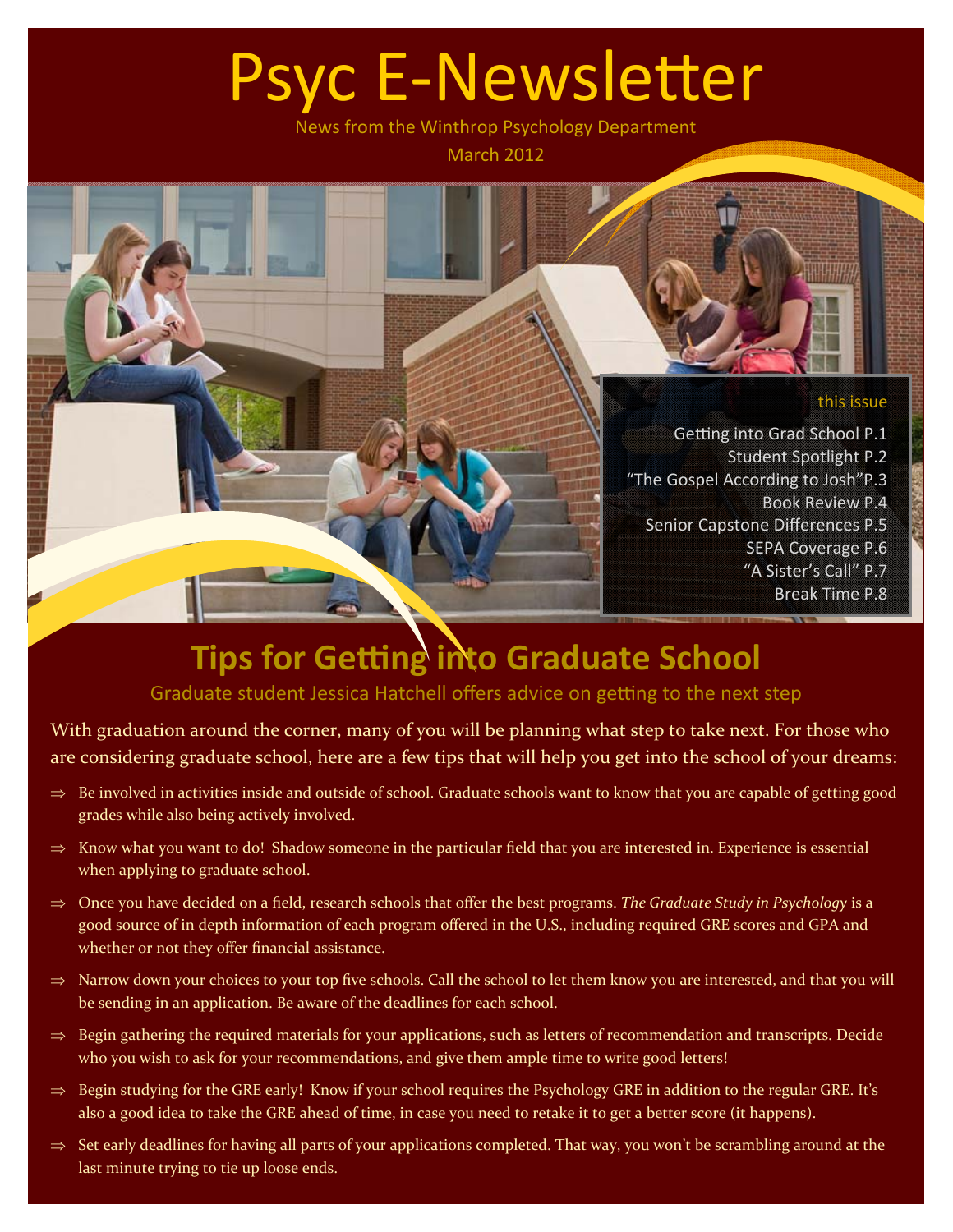## Student Spotlight—Michael Widrich

A Veteran of the U.S. Military offers different insight into being a psychology major. - By Kathryn Scott

 Michael Widrich seems like your average psychology college student — he loves the Winthrop rock climbing wall, is a dedicated Barney Stinson fan with the show "How I Met Your Mother," and relates everyday experiences to a psych class's ever growing list of personal relation stories.

 The difference between Mike and some of the rest of us average joes walking around Winthrop is that Mike has a history with the U.S. Military. Mike says he joined the military because he wasn't quite ready for college. "I wanted to see the world; have an adventure. I knew that I wanted to be a part of something bigger than myself." Fortunately, Mike did get to see the word visiting 6+ countries including: Japan, South Korea,



Ireland, Kuwait, and Jamaica. Mike's most interesting country? "South Korea there is so much to do and see. The culture was so much different that it was a one of a kind experience for the entire year I lived there."

 As a psychology major, Mike finds that his military experience can always be related somehow and with that, he has a unique perspective to offer his classmates and his professors. He says that the cultures and parts of the world he has seen give students a different take on how they may perceive an aspect of psychology from their own American culture. "It's all about making the material relatable" says Mike.

 Mike plans to work for the Department of Defense or go into working for the Veterans Affairs Council with his psychology degree. He understands just how important it is to understand himself using his psychology degree so that he may in turn help other veterans with needs they have. He also has some advice for his fellow psychology classmates: "Spend all the time you can asking questions. If I have one, I am sure someone else has one too and it is probably similar to yours."

 With his vast military experience, Mike offers his fellow classmates a view into a different realm of psychology and the

"My best moments were the moments when we stepped off the plane after our deployments and watching families reuniting. It is priceless to see most of my friends come home. Everyone

### **One on One**  With Michael Widrich

#### **Any pets?**

1 Jack Russell/Mini Pincher, 1 Bearded Dragon Dessert lizard, and 2 Betta Fish

### **Siblings?**

4 siblings: 2 brothers, 2 sisters. I am the youngest at 26

**Originally from?** 

New Port Beach, CA — Orange County

**Favorite color? Blue** 

**Favorite TV Show/Movie?**  How I Met Your Mother, Anything on History Channel, Food Network, or Discovery Channel

#### **If you could have one superpower what would it be?**

It would be to have the ability to heal people. Like Paul in the alien movie.

military. On behalf of the Psych E-Newsletter staff, we would like to extend a huge thank you to Mike for serving our country.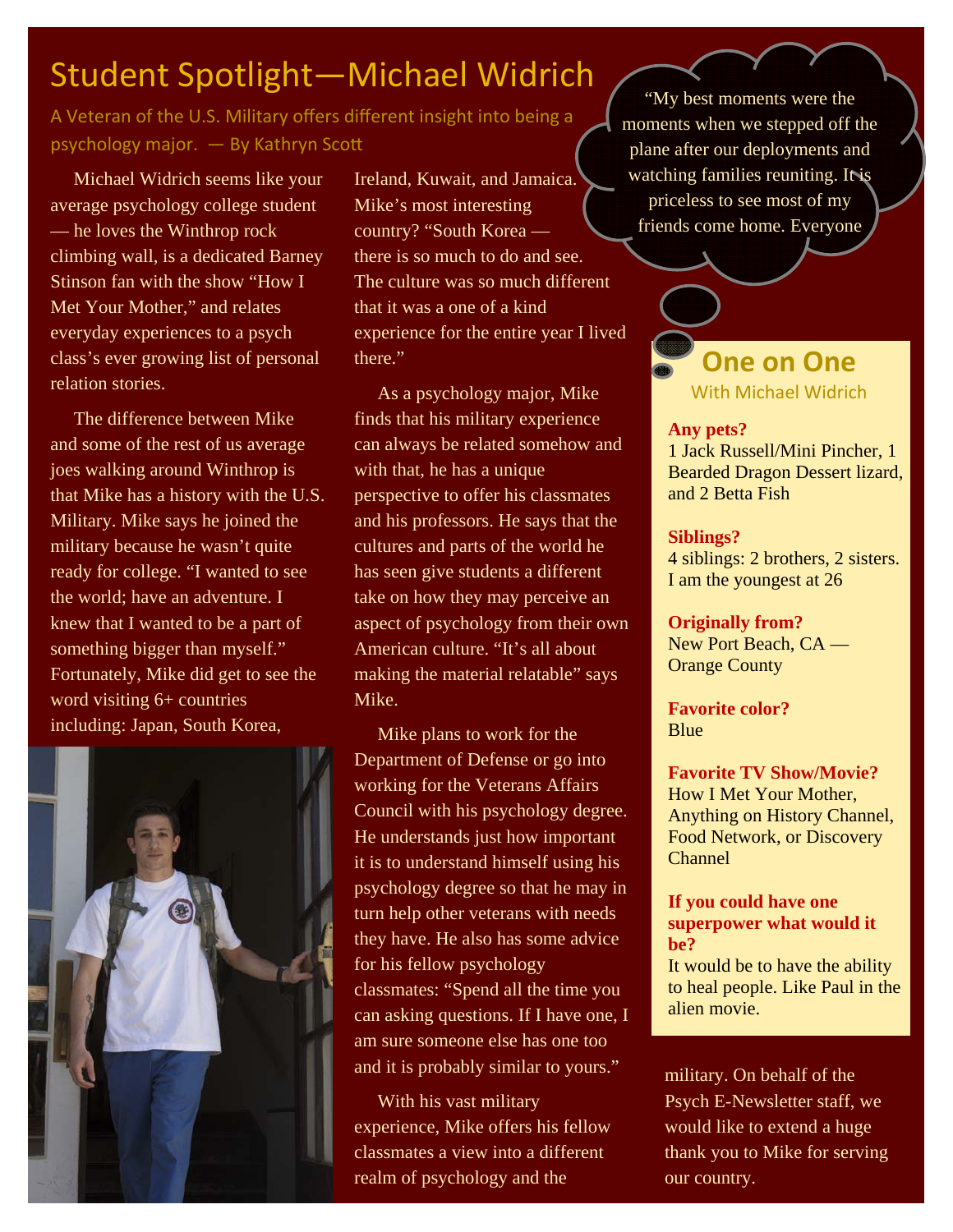## The Gospel According To Josh

In February, Psi Chi and the Psychology Club held a cultural event entitled, "The Gospel According to Josh." Reporter Jessica Hatchell weighs in on this cultural event

"The Gospel According to Josh" was a one‐man theatrical performance about suicide. Josh was raised by a family that was extremely religious. As a family, they attended church every time the doors were open. Josh's father was an active member of the church, but not necessarily an active father. He was never encouraging, and he constantly put Josh down as a kid. Josh's father would act one way in front of people from the church but differently at home. Josh's parents constantly argued with each other and had an unstable marriage.

Beginning in middle childhood, Josh longed to be an actor. He wanted to go to Hollywood and become a star. As a young boy, Josh would participate in school and church plays every time he had the opportunity. After high school Josh decided he would attend college. After realizing that college was not for him, he decided to go chase the dream



he had always imagined. He started taking gigs in different states around the world. Josh lived every day hoping it would be the day he was discovered by a big producer.

Not long after Josh moved out of his parent's house, his parent's divorced. His dad became extremely depressed, abusing alcohol and drugs. His dad still attended church, but that free spirit that he once had while at church was lost. His depressed mood was noticed by anyone who came in contact



with him. One day while on the road, Josh received a phone call from his mother telling Josh that his father had committed suicide, and that Josh needed to come home **Suspet Structure** immediately father had committed suicide, and that Josh needed to come home immediately.

> After his father's death, Josh continued on with his life. He met a girl who changed his life completely. After dating for over three years, she broke up with Josh, leaving him in a state of depression. Like his father, he contemplated suicide on many occasions. Josh knew he needed to get help. He began by talking with his mother about what was happening in his life, and he later went to see a counselor. Josh received the helped that he needed, and saved himself his father's fate.

> Josh now travels all over the world, living the dream of being an actor. He created this one main theatrical performance to share what happened with his family, in hopes to stop it from happening to someone else.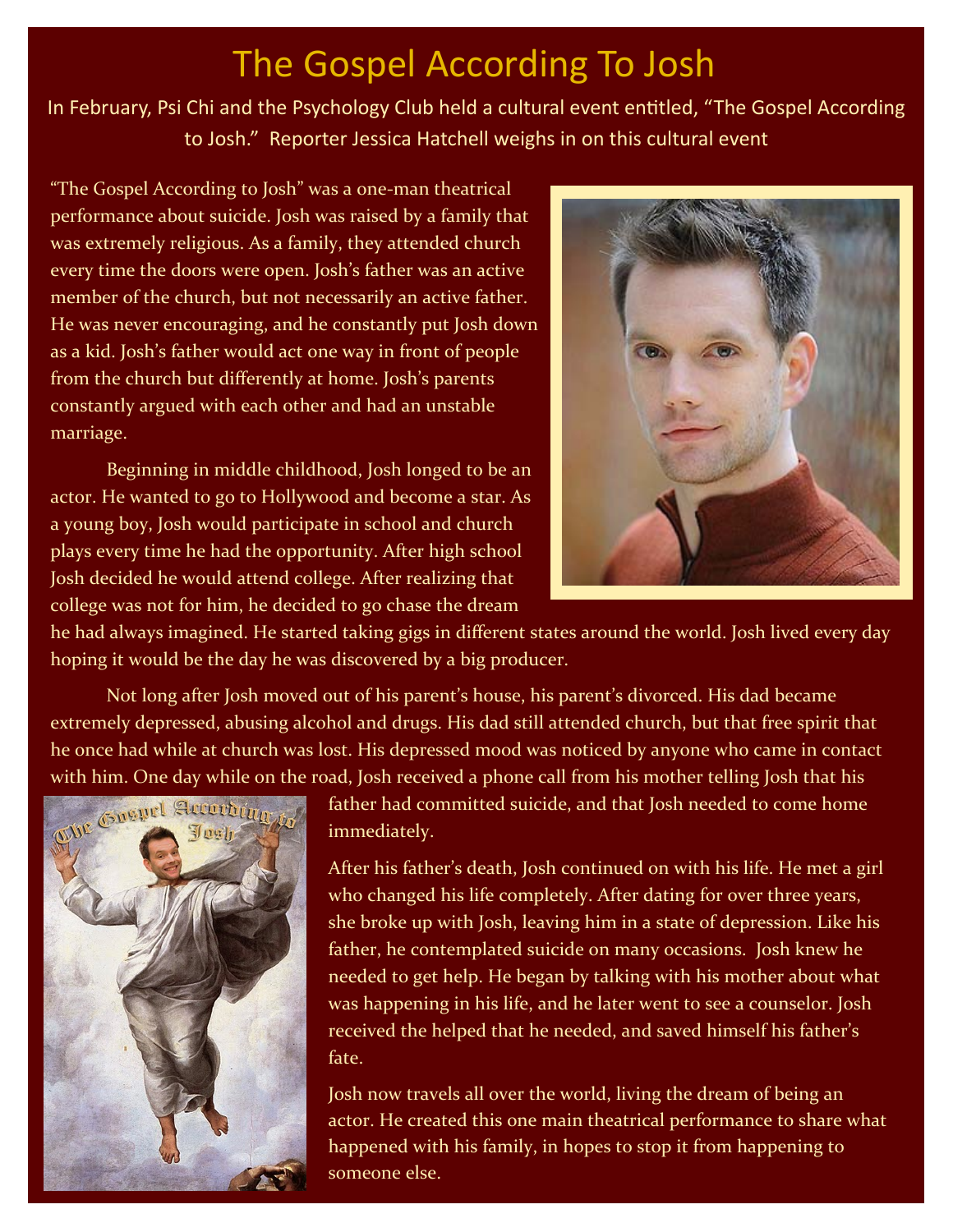

## **Book Review**

Devil in The Details: Scenes from an **Obsessive Girlhood by Jennifer Traig** Book Review by Sarah Barton

Jennifer Traig's childhood consisted of scrutinizing every single detail in her life. She had a form of obsessive‐compulsive disorder called scrupulosity. She mentions that for her particular case this meant always questioning and doubting herself.

She had a Catholic mother and a Jewish father but began to teach herself Judaism. Because of her scrupulosity, Traig liked to focus on the cleanliness laws of Judaism. Occasionally in the book, she would describe a few of the interstitials, which could include hand washing instructions or cooking recipes.

Once she began to learn the Kosher laws, Jennifer's life was changed. She believed that all of her sister's belongings were unclean because her sister had cooked bacon. She also believed that there should be separate toilets and should be used depending upon what you had just eaten.

Traig also had a very hard time with beginning to drive. She describes an experience of having to drive around the block three times to make sure she didn't actually hit anyone.

She went through a year of heavy therapy before moving to Berkeley. This and a family vacation in France helped alleviate some of her OCD tendencies. This all begins around age 17.

I had a great time reading this book because Traig really turns her rough childhood into a funny memoir. It is also great to see inside a rare form of obsessive-compulsive disorder.

Jennifer gives us a way to see this disorder first hand, which is the best way to learn about a disorder. I had not even heard of scrupulosity before reading this book and I now feel like I know a lot about it.

I recommend reading "Devil in the Details" if you are wanting to learn about obsessive‐compulsive disorder and how it can affect people in different ways.

"Sometimes I had to drop to my knees and pray in the middle of student council meetings and sometimes I had to hide under the bleachers and chant psalms. Sometimes I couldn't touch anything and sometimes I had to pat something repeatedly. Sometimes I had to wash my hands and sometimes I had to wash someone else's. Sometimes I had to purify my binders. Sometimes I had to put all my things in the washing machine."

Excerpt from "Devil in the Details: Scenes from an Obsessive Girlhood

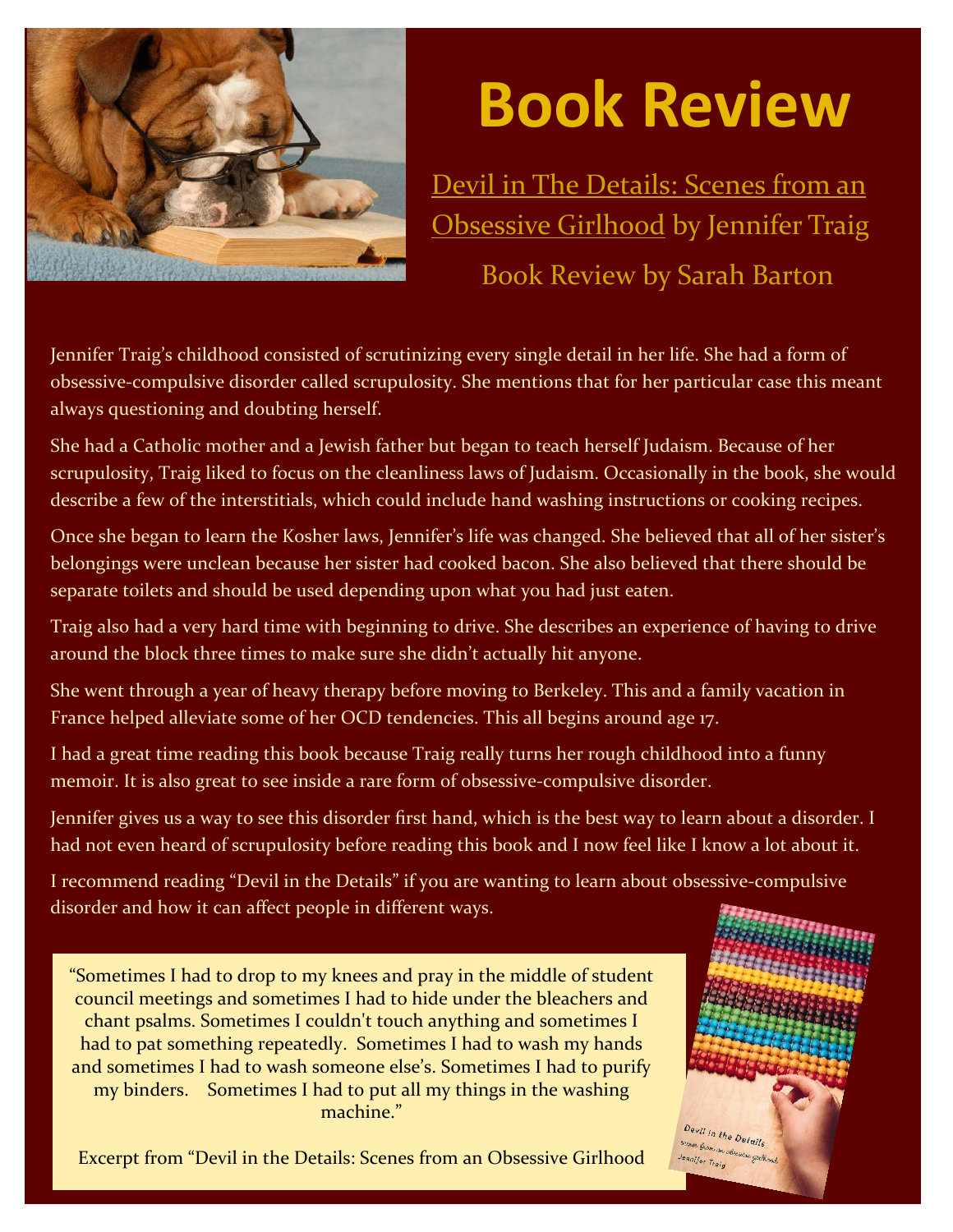## **Senior Capstones**

### **Kathryn Scott**

Before leaving the psychology department at Winthrop with your psych degree, everyone has to take a Senior Capstone course. There are three options to fulfill this: History and Systems of Psychology (PSYC 400), Academic Internships in Psychology (PSYC 463), and Senior Seminar in Psychology (PSYC 498).

### **History and Systems of Psychology**

Dr. Ritzer teaches History and Systems and describes the course as a traditional, lecture‐format class on, you guessed it, the history of psychology. Tests consist of a combination of multiple choice, short answer, and essay. There is also a final exam and an integrative paper. "The focus of the class is how the discipline of psychology has developed within a historical context" says Dr. Ritzer. Within that approach, students get an in ‐depth look into where psychology evolved from and where psychology stands currently within aspects like the political, economic, entertainment, etc. spectrums.

### **Academic Internships in Psychology**

Dr. Nelson will be teaching the internship course for the first time next semester, taking over from Dr. Modaresi who is retiring. Dr. Nelson says the "internship class involves an educational strategy that integrates classroom learning with work‐based learning related to the student's academic curriculum and career goals." This class would be a good fit for the psychology student interested in getting "real‐world" experience in psychology. The practical experience is supplemented with in‐class learning activities. As a bonus to those who do not like taking tests, this course will have no exams as grades will be based on performance on weekly writing assignments, a final project, class participation during seminar meetings and on site supervisor reviews. With this class, students will be expected to work 8 hours a week in settings such as "human service agencies, schools, or businesses" says Dr. Nelson.

### **Senior Seminar in Psychology**

Senior Seminar in Psychology has been taught by Dr. Lyon as well as co-taught by Dr. Lyon and Dr. Prus. This course is taught in an interesting "geared towards grad school" setting. The type of student who would be interested in this class, according to Dr. Lyon, would be a student who is interested in an interactive format and reading original psychology works. This class uses a "facilitative format" to create discussions on a wide array of psychology topics. According to Dr. Lyon, "Each student is required to discuss an article from a text of edited selections from original sources by authors such as Freud, Watson, James, Ainsworth, Loftus and Skinner to name a few." Students are also required to complete a career project paper and oral presentation, an intervention project paper and oral presentation, two exams and a final exam with a comprehensive component. For the test taker in you, the exams consist of definition, multiple choice, short answer and longer essay questions. Editor's sidenote: this course would be great for the student interested in going to graduate school. The course offers a discussion/seminar setting that is conducive to getting that feel for grad school.

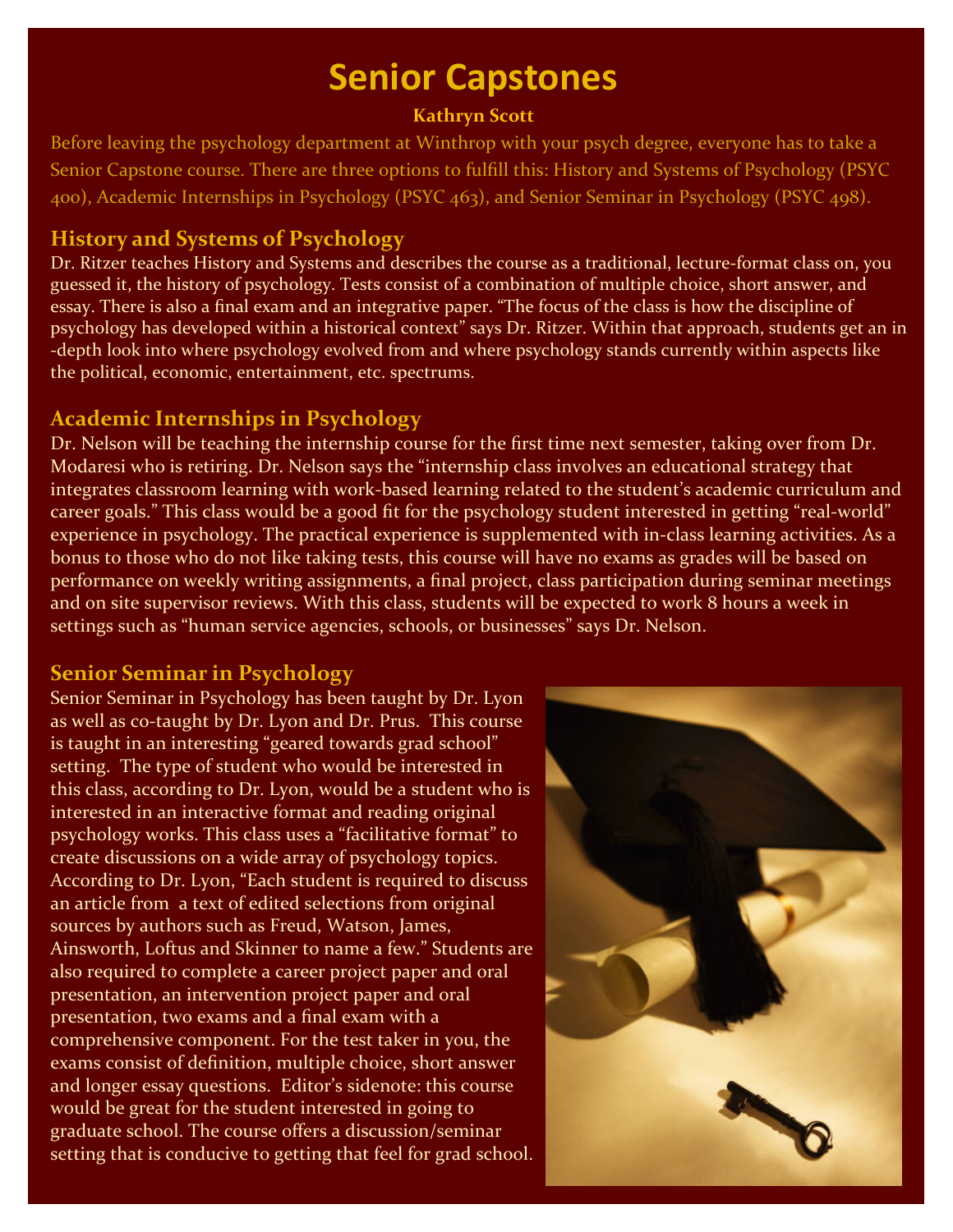### **SEPA**

One way to get involved in the world of psychology would be to become a member of SEPA. Don't know what SEPA is? Well, here is some information to get you started.

SEPA is the abbreviation for the Southeastern Psychological Association, a division of the American Psychological Association representing the southeastern region of the United States. It was created to advance psychology via their mission to "stimulate the exchange of scientific and professional ideas across the diverse areas of psychological inquiry and application."

Although unable to vote or hold office, undergraduate students can become affiliate members who are able to attend meetings and serve on ad hoc committees. Even without membership, many Winthrop students have presented their research at annual SEPA conventions. Jordan McElroy says "It [SEPA] provided a huge amount of networking experience." Jordan collaborated with Dr. Sleigh on some research that resulted in a research paper and an oral presentation, which was nominated for an award at the convention. Jordan also says "I think everyone should be a part of SEPA as it opens a lot of doors!"

Senior Nichole Shelley presented her honors thesis, with Dr. Sleigh, at SEPA in February. Her research studied hooking up among college students and examined correlations with students' proneness toward feeling guilt and shame. According to Shelley, "guilt is a focus on the action (What I DID was bad) and shame is a focus on self (I am a bad person because of what I did)." They found students who were shame prone had fewer sexual partners and were likely to NOT go as far during a hook up.



Additional information about SEPA can be found at their website: http://sepaonline.com/index.htm.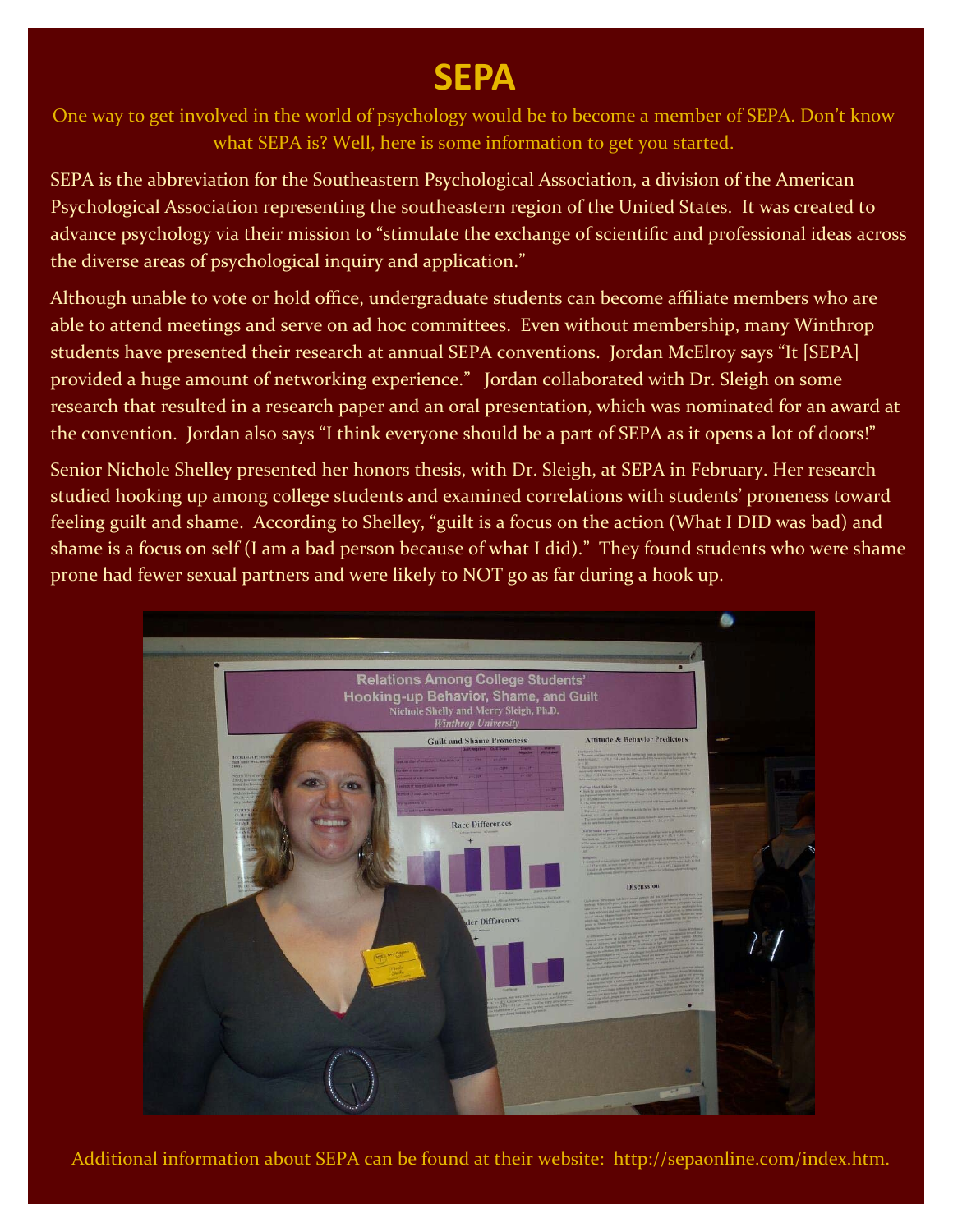### **A Sister's Call**

In March, Psi Chi and the Psychology Club held a cultural event entitled, "A Sister's Call." Reporter Trisha HoneycuƩ weighs in on this cultural event

"It was like I was staring at a ghost, this faint lifeless resemblance of someone I knew a long time ago…but, that ghost was my brother 'Call' and right then and there I knew in my heart, that I would do everything I possibly could to bring him back to life." That was how Rebecca Schaper described how she felt when seeing her missing brother with paranoid schizophrenia, after his disappearance of 20 years, in the documentary "A Sister's Call."

The film covered a 13-year span of the continuing trials that come with schizophrenia. It displayed a powerful, heart‐wrenching glimpse into the persistence and resilience required of family members surrounding a loved one with the illness. The film was presented March 21 by the psychology department at Dina's Place in the DiGorgio Center. Immediately following the film, Rebecca and her husband, who were featured throughout most of the documentary, were available for questions and answers with the students, but more revealing was the film.

Rebecca and Call were raised in a family of Southern debutants who looked the part, but behind closed doors their mother was battling with schizophrenia and their father was abusive (the film didn't specify the type of abuse Call endured; however,



Rebecca endured sexual abuse from the ages 11 ‐16). Their mother was admitted many times to the psychiatric hospital in the 1970s, receiving no less than 94 electroshock treatments. In a letter to her psychiatrist she wrote about seeing and hearing things that seemed real, but were not. In 1977, she took her own life. A year later Call disappeared.

A few years before he disappeared in his early 20s, Call started showing more signs of his mental illness. His family and friends speak in the film of him having poor hygiene, depression and reclusive behaviors. Call also spoke to them about being afraid of the voices, and he reported seeing visions. He left for the road with \$5 in his pocket, later becoming homeless, drifting in and out of sanity for 20 years.



When Call came home he wasn't speaking and was mostly in a catatonic state. Rebecca made it her mission to do whatever she needed to have Call live as normal a life as possible, and she succeeded in finding him the right psychiatrist, medication, and social worker.

"I see in Call now a light that is turned on ‐‐ he is just starting to live life again," Rebecca said in the film. Call now lives in his own apartment and with the help of his family is able to manage his illness.

During the brief question‐and‐answer period with the students after the film, Rebecca emphasized her goal for the documentary was to help eliminate the stigma of mental illness.